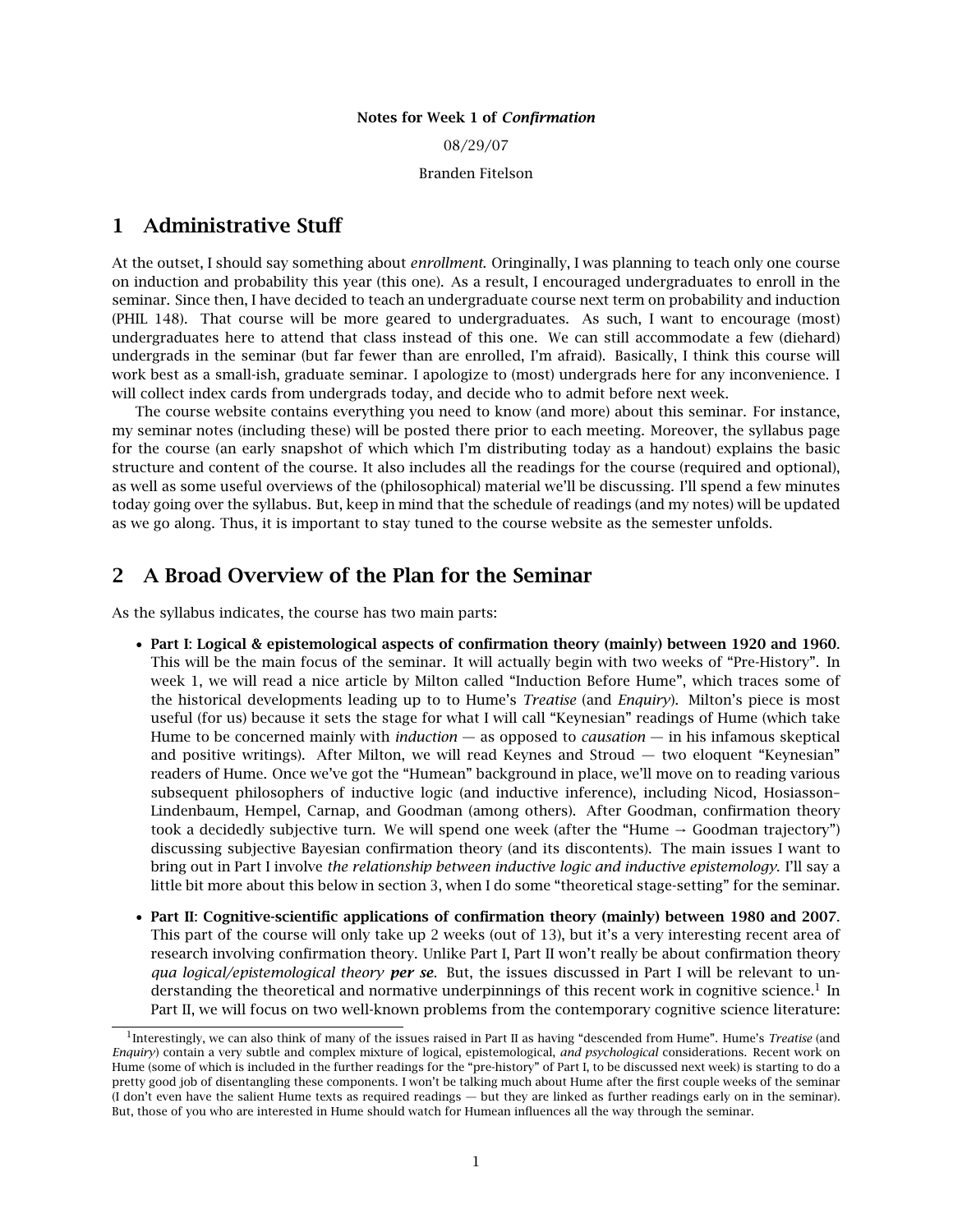The Wason Selection Task and The Conjunction Fallacy. As it turns out, various philosophers and cognitive scientists (including me) have been applying confirmation-theoretic ideas to these problems. Here, we'll see that confirmation theory (in the spirit of the pioneers of the field, studied in Part I) *may* turn out be useful for understanding how people *actually* think (who knew?).

# 3 Some Theoretical Stage Setting

## 3.1 The Various Senses of "Confirmation"

"Confirmation" is a multiply ambiguous term in the present context. In this section of the handout, I want to layout some distinctions and some terminology that will (hopefully) help us keep track of the multiple senses and connotations of the term, as we'll be using it in the seminar. There are three main dimensions along which the term "confirmation" will be used here: *logical*, *epistemic*, and *psychological* (or *cognitive*).

• Logical. In its *logical* sense, "confirmation" denotes a relation between *statements*. <sup>2</sup> Specifically, it will be (at least<sup>3</sup> ) a three-place relation between *premise* (*P*), *conclusion* (*C*), and *background corpus* (*K*). The basic idea here is (roughly) that deductively valid arguments are just "special cases" of "logically good" arguments. Take the simplest sentential-logical case. An argument in sentential logic from *P* to *C* is *valid* (relative to background corpus *K*) just in case *all* truth-value assignments which assign  $\tau$  to *P* (and *K*) also assign  $\top$  to *C*. Here's a rather naïve way to generalize sentential validity:

An argument from *P* to *C* is "inductively strong" (relative to  $K$ ) — *i.e.*, *P confirms C* (relative to  $K$ ) — iff "most" truth-value assignments which assign  $\top$  to *P* (and *K*) also assign  $\top$  to *C*.

As it turns out (for various reasons that we'll discuss later in the seminar), this isn't such a good way to generalize the sentential validity concept. But, it is a *generalization* of validity, since all (but not only) valid arguments come out "strong" or "confirmatory" according to this account. So far, all we have here is a *qualitative* (yes/no) characterization of logical confirmation. We could also imagine comparative and even quantitative concepts. For instance, a naïve comparative account might say:

The argument from  $P_1$  to  $C_1$  is "stronger" (relative to  $K_1$ ) than the argument from  $P_2$  to  $C_2$ is (relative to  $K_2$ ) iff  $v_1 < v_2$ , where  $v_1$  is the "proportion" of truth-value assignments which assign  $\tau$  to  $P_1$  (and  $K_1$ ) but  $\bot$  to  $C_1$ , and  $\nu_2$  is the "proportion" of truth-value assignments which assign  $\top$  to *P*<sub>2</sub> (and *K*<sub>2</sub>) but ⊥ to *C*<sub>2</sub>.

We could even take "the 'proportion' of truth-value assignments which assign  $\tau$  to *P* (and *K*) but  $\bot$ to *C*" to be a quantity that is "inversely proportional" to the "strength" of the argument from *P* to *C* (relative to *K*). Of course, I'm not presenting any of these ideas as genuine *accounts* of logical confirmation (although, as we'll see, accounts not too different from these have actually been advocated in the literature). I'm simply giving you a sense of what such a thing might look like.

Notationally, I will adopt the following conventions for the seminar.

- $-\mathcal{C}(C, P \mid K) \cong P$  confirms *C*, relative to *K*. [qualitative concept]
- $-$  20( $\langle C_1, P_1 | K_1 \rangle$ ,  $\langle C_2, P_2 | K_2 \rangle$ )  $\cong P_1$  confirms  $C_1$ , relative to  $K_1$  more strongly than (or, perhaps, "better than")  $P_2$  confirms  $C_2$ , relative to  $K_2$ . [comparative concept]
- $c(C, P | K)$  ≝ the degree to which *P* confirms *C*, relative to *K*. [quantitative concept]

As we'll see, Carnap introduces, basically, this taxonomy of logical confirmation concepts (with slightly different notation). Carnap also assumes that the quantitative concept (c) is the most basic, and that we can define the comparative  $(20)$  and qualitative  $(\mathbb{C})$  concepts in terms of it. This reductionistic assumption is controversial (as we'll see). But, the taxonomy is very useful in any event. I will also

<sup>2</sup> I am intentionally being unclear here as to whether I mean *sentences* or *propositions*. We'll come back to that issue later. I am also simplifying here a bit, since I should probably talk about *sets* (or *multisets)* of statements. Again, we'll come back to that.

 $3$ Later, I will suggest that the logical confirmation relation is a four-place relation. For now, three places will be enough. The important point here is that none of the relata of the logical confirmation relation are *agents* (actual or ideal).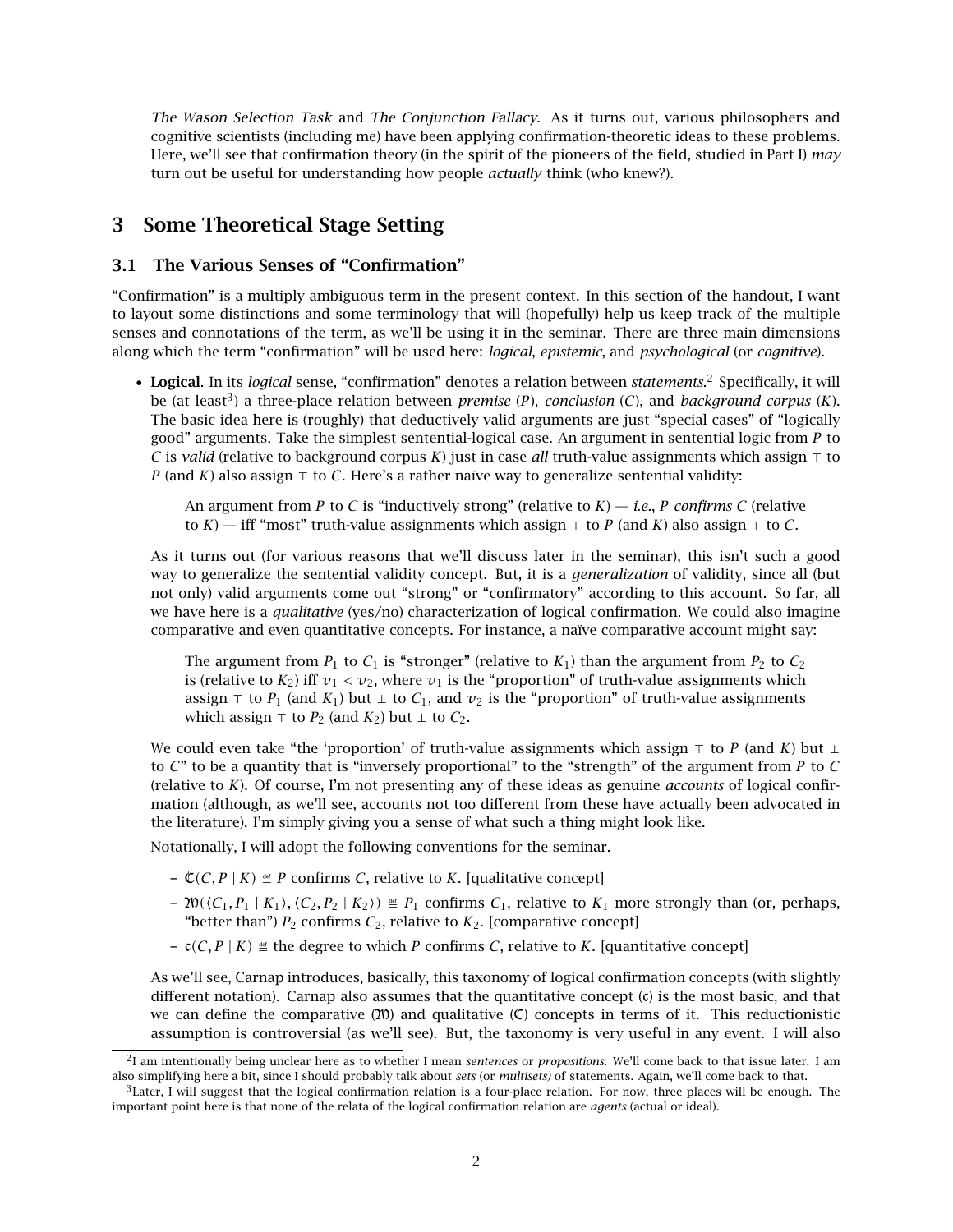recommend that we extend this taxonomy to the epistemological and psychological confirmation concepts. When we do (below), however, we will add subscripts to indicate that we're no longer talking about the *logical* confirmation concepts. Hopefully, this will give us a less ambiguous way of talking about the various kinds of confirmation floating around in the contemporary literature.

- Epistemological. In its *epistemological* sense, "confirmation" denotes a relation that involves an *epistemic agent φ* (usually an *idealized* one, which is assumed to be "epistemically rational"). There are various sorts of relations (and other relata) that may arise in the epistemological setting. Examples:
	- Degree of epistemological confirmation as *degree of justified belief*. On this reading, the relata of the relation will  $-$  like the logical relation  $-$  include three statements (or, perhaps, some sort of cognitive states<sup>4</sup>) *plus an idealized agent*. Specifically, we might have the following epistemological-confirmation-as-degree-of-justified-belief concept.<sup>5</sup>
		- $\star$   $\epsilon_{\phi}(C, P | K)$  ≝ the degree to which *P* epistemologically confirms *C*, relative to *K*, *for epistemic agent*  $\phi \leq$  the degree to which  $\phi$  is justified in believing *C*, on the basis of *P*, relative to *K*.
	- Degree of epistemological confirmation as *degree evidential support*. Here, we might have:
		- $\star$  **c**<sub>*φ*</sub>(*C*, *P* | *K*) ≝ the degree to which *P* evidentially supports *C*, relative to *K*, *for agent*  $\phi$ .

Following Carnap, for each such quantitative epistemological confirmation concept, we can imagine corresponding qualitative and comparative epistemological confirmation concepts ( $\mathfrak{C}_{\phi}$  and  $\mathfrak{M}_{\phi}$ ). As we will see, there is a fair amount of confusion in the literature about the distinction between degree of belief and degree of evidential support. We will talk a lot about this later in the course.

- Psychological (Cognitive). In its *psychological* sense, "confirmation" denotes a relation that involves a *cognitive agent*  $\psi$ . Unlike the epistemic agent  $\phi$ , the cognitive agent  $\psi$  is not assumed to be ideally rational in any (thick) *normative* sense. But, the cognitive agent will be assumed to be "rational" in *some* (broadly, teleological) sense — at least to the extent that their cognitive systems are *functioning properly*. This leaves ample room for significant divergences between *φ*'s and *ψ*'s. The extent of the divergence between *φ*'s and *ψ*'s is an important issue in the psychological confirmation literature we will be reading. As in the epistemic case, I will assume that the relata of the confirmation relation (other than the agent) are *statements* (and, again, this will be controversial in some contexts). E.g.,
	- Degree of psychological confirmation as *actual degree of belief*.
		- ∗ c*ψ(C, P* | *K)* Ö the degree to which *P* psychologically confirms *C*, relative to *K*, *for cognitive agent*  $\psi \triangleq$  the degree to which  $\psi$  actually believes *C*, on the basis of *P*, relative to *K*.
	- Degree of psychological confirmation as *actual degree of evidential support*.
		- $*$   $c<sub>ψ</sub>(C, P | K)$  ≝ the degree to which *P* evidentially supports *C*, relative to *K*, *for agent*  $ψ$ .

Again, for each such quantitative psychological confirmation concept, we can imagine corresponding qualitative and comparative epistemological confirmation concepts ( $C_{\psi}$  and  $\mathfrak{W}_{\psi}$ ). Moreover, we can imagine *eliciting* such degrees of psychological confirmation from actual agents. In Part II of the course, we'll see experiments that have been designed to elicit (or that have been *interpreted as* "accidentally" eliciting) such degrees of psychological confirmation.

### 3.2 Some Substantive Theoretical Background

### 3.2.1 Classical Deductive Logic

I will assume intimate familiarity with sentential logic and monadic predicate logic (we will see a bit of relational predicate logic, but not very much of it). For those of you who are not intimately familiar with these classical logical theories, I would recommend not taking this course.

<sup>4</sup>There is some controversy in epistemology as to what the relata of epistemological relations are (other than an idealized agent). For simplicity, I will assume that the relata are *statements* and an idealized agent. We may have reason to worry about this later.

<sup>5</sup>For simplicity, I am suppressing the *epistemic context* in which the agent *φ* finds herself. We can, for now, just take that to be encoded in a suitable description of *φ*, which is to be taken into account in the determination of c*φ*.